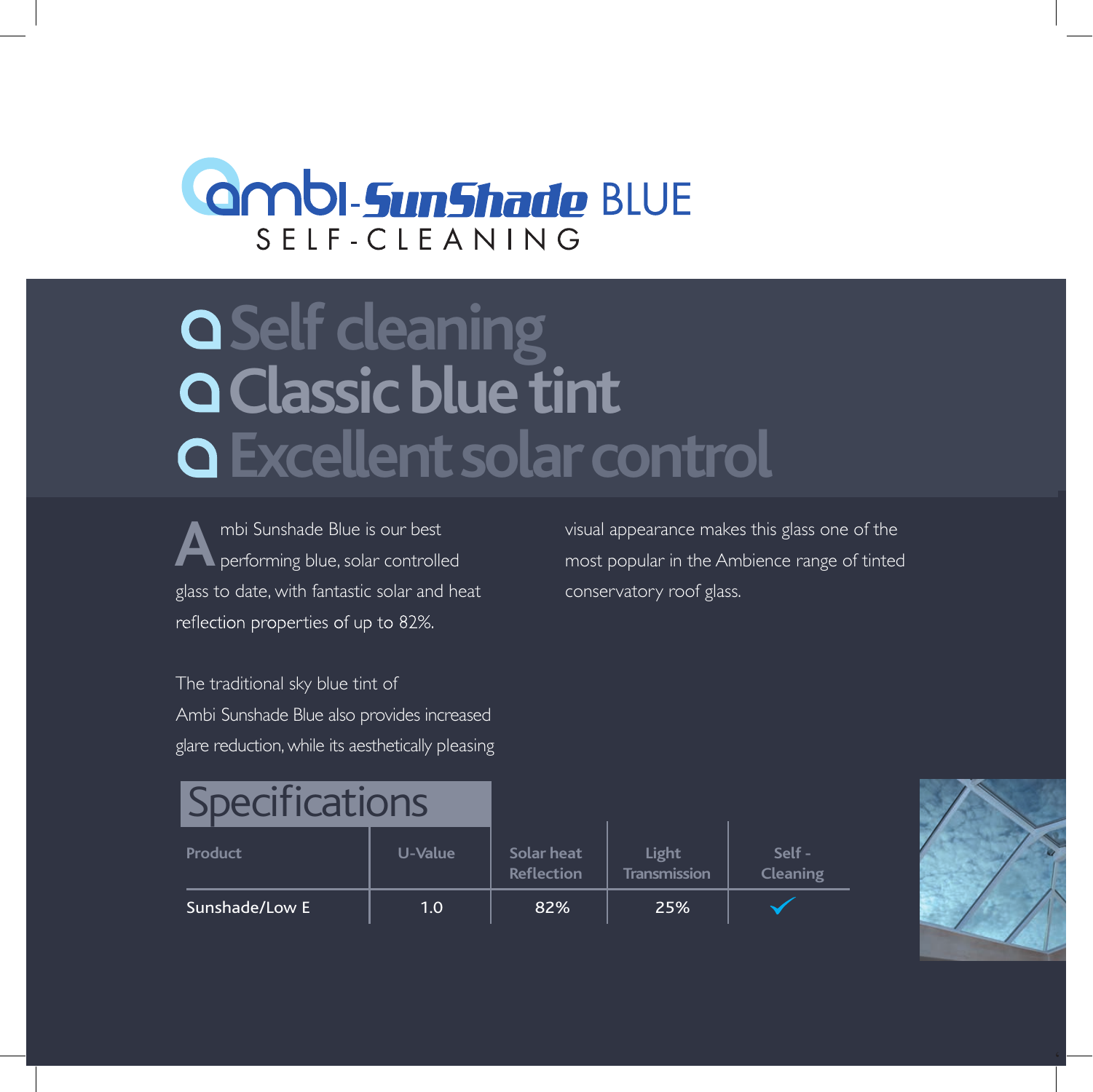

## Self-cleaning<br>Sky blue light **Cool interior tones**

**A** s its name suggests the Ambi-Blue<br>
glass roof option comes in a delicate blue tint and offers up to 60% reflection from the sun's solar rays.

As with the majority of glass within the Ambience range, Ambi-Blue is a self-cleaning glass, making this a striking option for any conservatory installation.

There are many advantages to installing this beautifully coloured roof glass including a 53% reduction from the sun's glare.

#### **Specifications**

| Product    | U-Value | Solar heat<br><b>Reflection</b> | Light<br><b>Transmission</b> | Self -<br><b>Cleaning</b> |
|------------|---------|---------------------------------|------------------------------|---------------------------|
| Blue/Low E | 1.0     | 78%                             | 28%                          |                           |